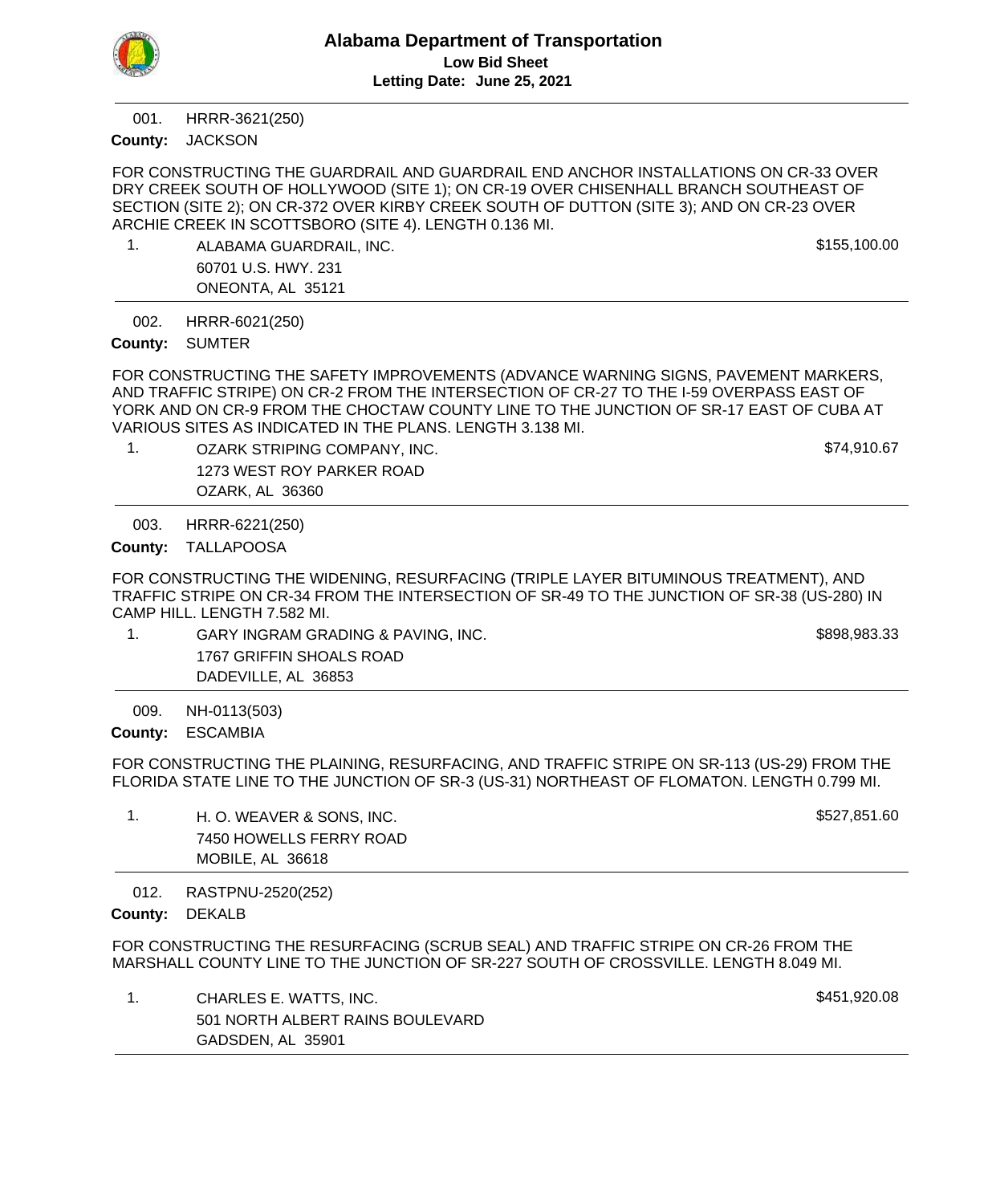#### RASTPNU-2520(253) 013.

### County: DEKALB

FOR CONSTRUCTING THE RESURFACING (SCRUB SEAL) AND TRAFFIC STRIPE ON CR-83 FROM THE CHEROKEE COUNTY LINE TO THE INTERSECTION OF SR-176 NORTHEAST OF COLLINSVILLE. LENGTH 2.508 MI.

| WIREGRASS CONSTRUCTION COMPANY, INC. | \$595.614.45 |
|--------------------------------------|--------------|
| 1830 HARTFORD HIGHWAY                |              |
| DOTHAN, AL 36301                     |              |

RASTPOA-0916(250) 016.

## County: CHAMBERS

FOR CONSTRUCTING THE INTERSECTION IMPROVEMENTS (WIDENING, RESURFACING, TRAFFIC SIGNALS, AND TRAFFIC STRIPE) ON CR-208 (PHILLIPS ROAD) AT CR-299 (CUSSETA ROAD) IN HUGULEY. LENGTH 0.826 MI.

## \*\*\*ALL BIDS REJECTED\*\*\*

RP-BR-0008(542) 019.

County: MARENGO

FOR CONSTRUCTING THE BRIDGE REPLACEMENTS (GRADING, DRAINAGE, PAVEMENT, AND BRIDGE) ON SR-8 (US-80) OVER COTTONWOOD CREEK. LENGTH 1.088 MI.

|    | W. S. NEWELL & SONS, INC.<br>10480 HIGHWAY 80 EAST<br>MONTGOMERY, AL 36117-0000                                 | \$7,040,773.31 |
|----|-----------------------------------------------------------------------------------------------------------------|----------------|
| 2. | WRIGHT BROTHERS CONSTRUCTION COMPANY, INC.<br>1500 LAUDERDALE MEMORIAL HIGHWAY, NW<br>CHARLESTON, TN 37310-0000 | \$7,448,416.44 |
| 3. | <b>IKAROS, LLC</b><br>8501 NEW WATERMELON RD.<br>TUSCALOOSA, AL 35406                                           | \$7,500,000.00 |

STPAA-0022(534) 022.

County: CHILTON

FOR CONSTRUCTING THE PLANING, RESURFACING, AND TRAFFIC STRIPE ON SR-22 FROM THE JUNCTION OF MEADOWVIEW CIRCLE TO A POINT WEST OF THE INTERSECTION OF SR-3 (US-31) (MP 66.627) IN CLANTON. LENGTH 1.727 MI.

| WIREGRASS CONSTRUCTION COMPANY, INC. | \$1,192,288.94 |
|--------------------------------------|----------------|
| 1830 HARTFORD HIGHWAY                |                |
| DOTHAN, AL 36301                     |                |
| DUNN CONSTRUCTION COMPANY, INC.      | \$1,686,356.34 |
| 3905 MESSER AIRPORT HWY              |                |
| BIRMINGHAM, AL 35222                 |                |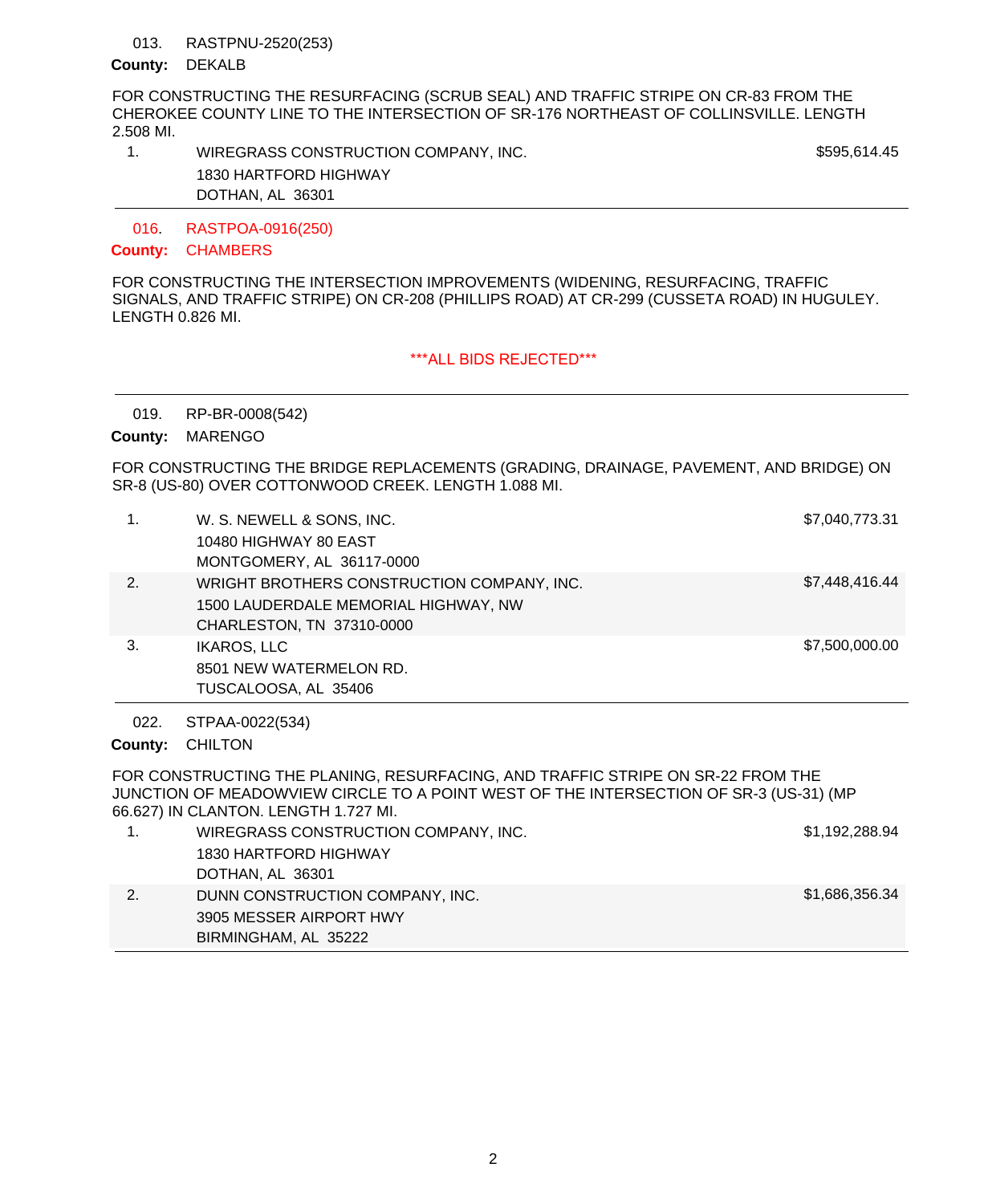#### STPAA-HSIP-0069(568) 023.

## County: HALE

FOR CONSTRUCTING THE SAFETY WIDENING, MICRO-MILLING, RESURFACING, AND TRAFFIC STRIPE ON SR-69 FROM THE JUNCTION OF SR-14 IN GREENSBORO TO THE JUNCTION OF CHINQUAPIN ROAD AND THE MICRO-MILLING, RESURFACING, AND TRAFFIC STRIPE ON SR-25 FROM THE JUNCTION OF SR-69 IN GREENSBORO TO THE JUNCTION OF CENTREVILLE STREET. LENGTH 1.848 MI.

| 1. | S. T. BUNN CONSTRUCTION COMPANY, INC. | \$618,653.42 |
|----|---------------------------------------|--------------|
|    | 611 HELEN KELLER BOULEVARD            |              |
|    | TUSCALOOSA, AL 35404                  |              |
| 2. | ASPHALT CONTRACTORS, INC.             | \$725,568.15 |
|    | 6730 TAYLOR CIRCLE                    |              |
|    | MONTGOMERY, AL 36117-0000             |              |
| 3. | MIDSOUTH PAVING, INC.                 | \$740,454.37 |
|    | 500 RIVERHILLS PARK, SUITE 590        |              |
|    | BIRMINGHAM, AL 35242                  |              |

STPAA-NR13(931) 025.

**Counties: MARION AND WINSTON** 

FOR CONSTRUCTING THE SAFETY IMPROVEMENTS (CURB RAMP INSTALLATIONS) ON SR-253, SR-17, SR-74, SR-142, SR-118, SR-171, SR-13, AND SR-195 IN THE WEST CENTRAL REGION (FAYETTE AREA) AT VARIOUS LOCATIONS AS INDICATED IN THE PLANS.

|    | TI-ZACK CONCRETE, INC.<br>39352 221ST AVENUE | \$611,164.25 |
|----|----------------------------------------------|--------------|
|    | LE CENTER, MN 56057                          |              |
| 2. | TRIPLE J CONSTRUCTION, LLC                   | \$839,277.00 |
|    | 667 CO ROAD 3909                             |              |
|    | ARLEY, AL 35541                              |              |
| 3. | CB&A CONSTRUCTION, LLC.                      | \$958,761.04 |
|    | 300 CAHABA PARK CIRCLE SUITE 220             |              |
|    | BIRMINGHAM, AL 35242                         |              |
|    |                                              |              |

STPMN-HRRR-2621(250) 028.

ELMORE **County:**

FOR CONSTRUCTING THE WIDENING, RESURFACING, AND TRAFFIC STRIPE ON MARSHELL ROAD FROM THE JUNCTION OF CR-59 (FIRETOWER ROAD) TO THE JUNCTION OF CR-8 (REDLAND ROAD) NORTHEAST OF BLUE RIDGE. LENGTH 4.412 MI.

|    | MIDSOUTH PAVING, INC.                | \$840,530.00 |
|----|--------------------------------------|--------------|
|    | 500 RIVERHILLS PARK, SUITE 590       |              |
|    | BIRMINGHAM, AL 35242                 |              |
| 2. | WIREGRASS CONSTRUCTION COMPANY, INC. | \$887,014.49 |
|    | 1830 HARTFORD HIGHWAY                |              |
|    | DOTHAN, AL 36301                     |              |
| 3. | ASPHALT CONTRACTORS, INC.            | \$914,689.75 |
|    | 6730 TAYLOR CIRCLE                   |              |
|    | MONTGOMERY, AL 36117-0000            |              |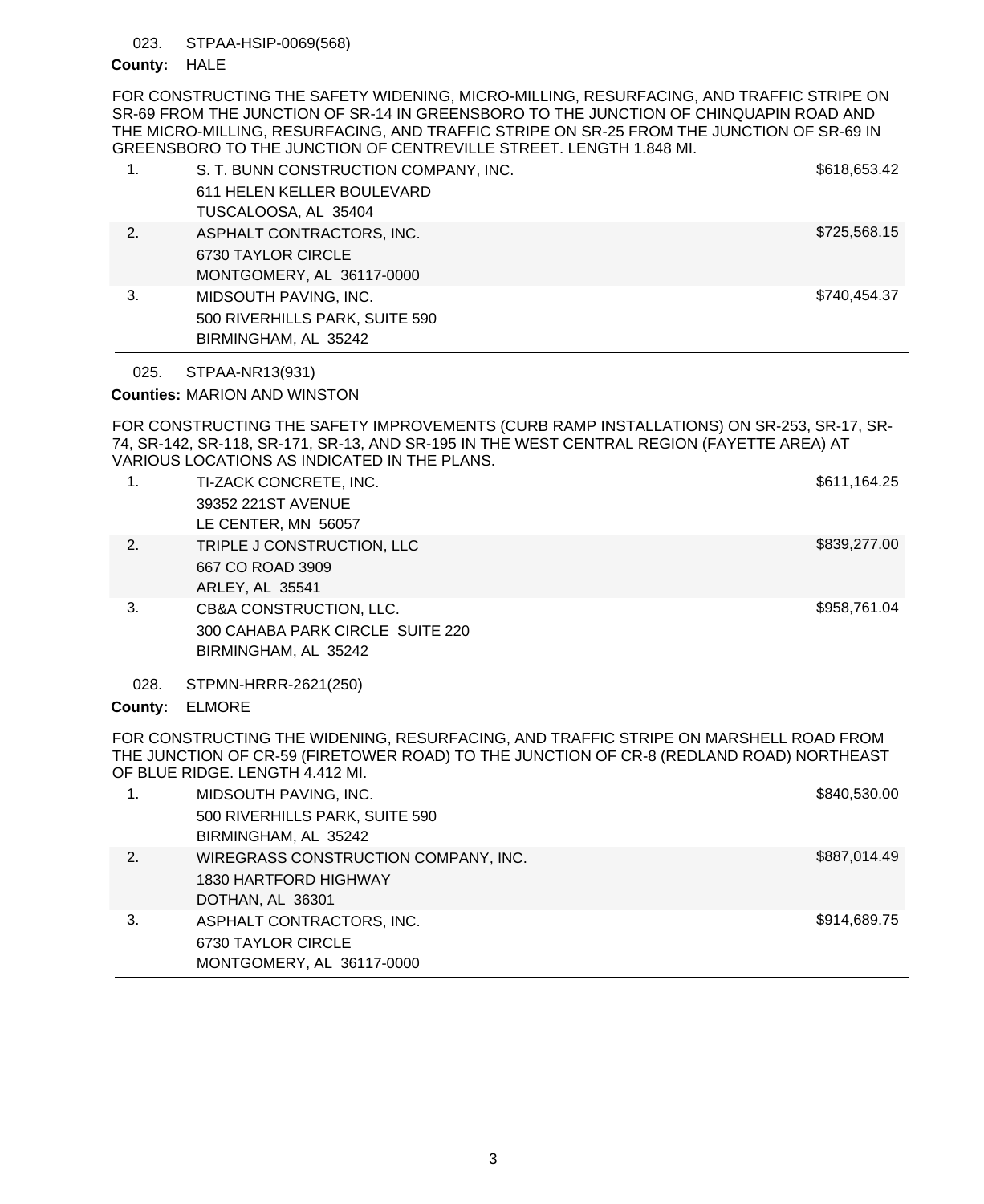STPOA-3521(250) 032.

# County: HOUSTON

FOR CONSTRUCTING THE PLANING, RESURFACING, AND TRAFFIC STRIPE ON CR-112 (NAPIER FIELD ROAD) FROM THE JUNCTION OF SR-53 (US-231) IN DOTHAN TO THE DALE COUNTY LINE. LENGTH 1.105 MI.

1. MIDSOUTH PAVING, INC. **1.1. Inc.** 5629,688.90 500 RIVERHILLS PARK, SUITE 590 BIRMINGHAM, AL 35242 2. WIREGRASS CONSTRUCTION COMPANY, INC. \$639,602.60

1830 HARTFORD HIGHWAY

ATRP2-26-2020-026-1 035.

DOTHAN, AL 36301

# ELMORE **County:**

FOR CONSTRUCTING THE SAFETY IMPROVEMENTS (TRAFFIC SIGNALS, TRAFFIC SIGNS, AND TRAFFIC STRIPE) ON SR-14 AT INGRAM ROAD NORTH OF MILLBROOK. LENGTH 0.029 MI.

## **\*\*\*\*\* NO RESPONSIVE BIDS RECEIVED \*\*\*\*\***

ATRP2-31-2020-031 036.

# County: GENEVA

FOR CONSTRUCTING THE INTERSECTION IMPROVEMENTS (GRADING, DRAINAGE, AND PAVEMENT), TURN LANE INSTALLATION, AND TRAFFIC STRIPE ON SR-52 AT THE INTERSECTION OF CR-69 IN HARTFORD. LENGTH 0.426 MI.

# \*\*\*ALL BIDS REJECTED\*\*\*

ATRP2-48-2020-073 037.

# County: MARSHALL

FOR CONSTRUCTING THE ADDITIONAL TURN LANES (GRADING, DRAINAGE, PAVEMENT, TRAFFIC SIGNALS, TRAFFIC SIGNS, AND TRAFFIC STRIPE) ON SR-1 (US-431) AT THE JUNCTION OF EDMONDSON STREET AND ON EDMONDSON STREET AT THE JUNCTION OF SR-1 (US-431) IN ALBERTVILLE. LENGTH 0.112 MI.

| WIREGRASS CONSTRUCTION COMPANY, INC. | \$976,223.31   |
|--------------------------------------|----------------|
| 1830 HARTFORD HIGHWAY                |                |
| DOTHAN, AL 36301                     |                |
| WHITAKER CONTRACTING CORPORATION     | \$1,057,577.20 |
| 692 CONVICT CAMP ROAD                |                |
| GUNTERSVILLE, AL 35976-0000          |                |